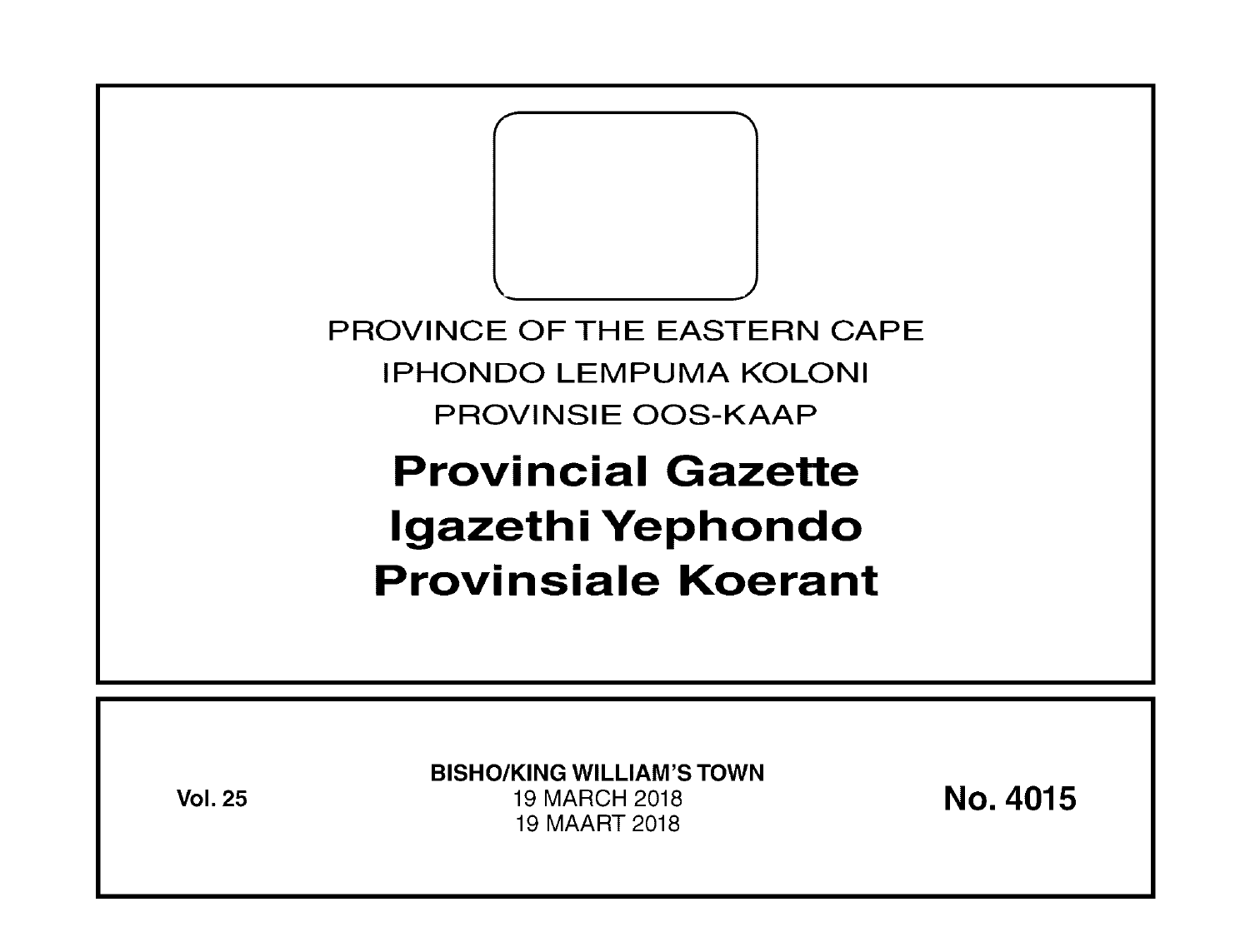## **IMPORTANT NOTICE:**

**THE GOVERNMENT PRINTING WORKS WILL NOT BE HELD RESPONSIBLE FOR ANY ERRORS THAT MIGHT OCCUR DUE TO THE SUBMISSION OF INCOMPLETE I INCORRECT I ILLEGIBLE COPY.** 

**No FUTURE QUERIES WILL BE HANDLED IN CONNECTION WITH THE ABOVE.** 

#### **CONTENTS**

|    |                                                                                                      | Gazette | Page |
|----|------------------------------------------------------------------------------------------------------|---------|------|
|    |                                                                                                      | No.     | No.  |
|    | <b>PROVINCIAL NOTICES • PROVINSIALE KENNISGEWINGS</b>                                                |         |      |
| 50 |                                                                                                      | 4015    | 11   |
| 51 |                                                                                                      | 4015    | 11   |
| 52 |                                                                                                      | 4015    | 12   |
| 53 |                                                                                                      | 4015    | 12   |
| 54 |                                                                                                      | 4015    | 13   |
| 55 |                                                                                                      | 4015    | 13   |
| 56 |                                                                                                      | 4015    | 14   |
|    | LOCAL AUTHORITY NOTICES • PLAASLIKE OWERHEIDS KENNISGEWINGS                                          |         |      |
| 44 | Municipal Ordinance (20/1974): Closing of a Portion of Eagle Street, adjoining Erf 11510, Queenstown | 4015    | 14   |
| 45 | Municipal Ordinance (20/1974): Closing of a portion of Eagle Street adjoining Erf 11572, Queenstown  | 4015    | 15   |
| 46 | Spatial Planning and Land Use Management Act (16/2013): Erf 5570, Beacon Bay, East London, Eastern   |         |      |
|    |                                                                                                      | 4015    | 15   |
| 47 |                                                                                                      | 4015    | 15   |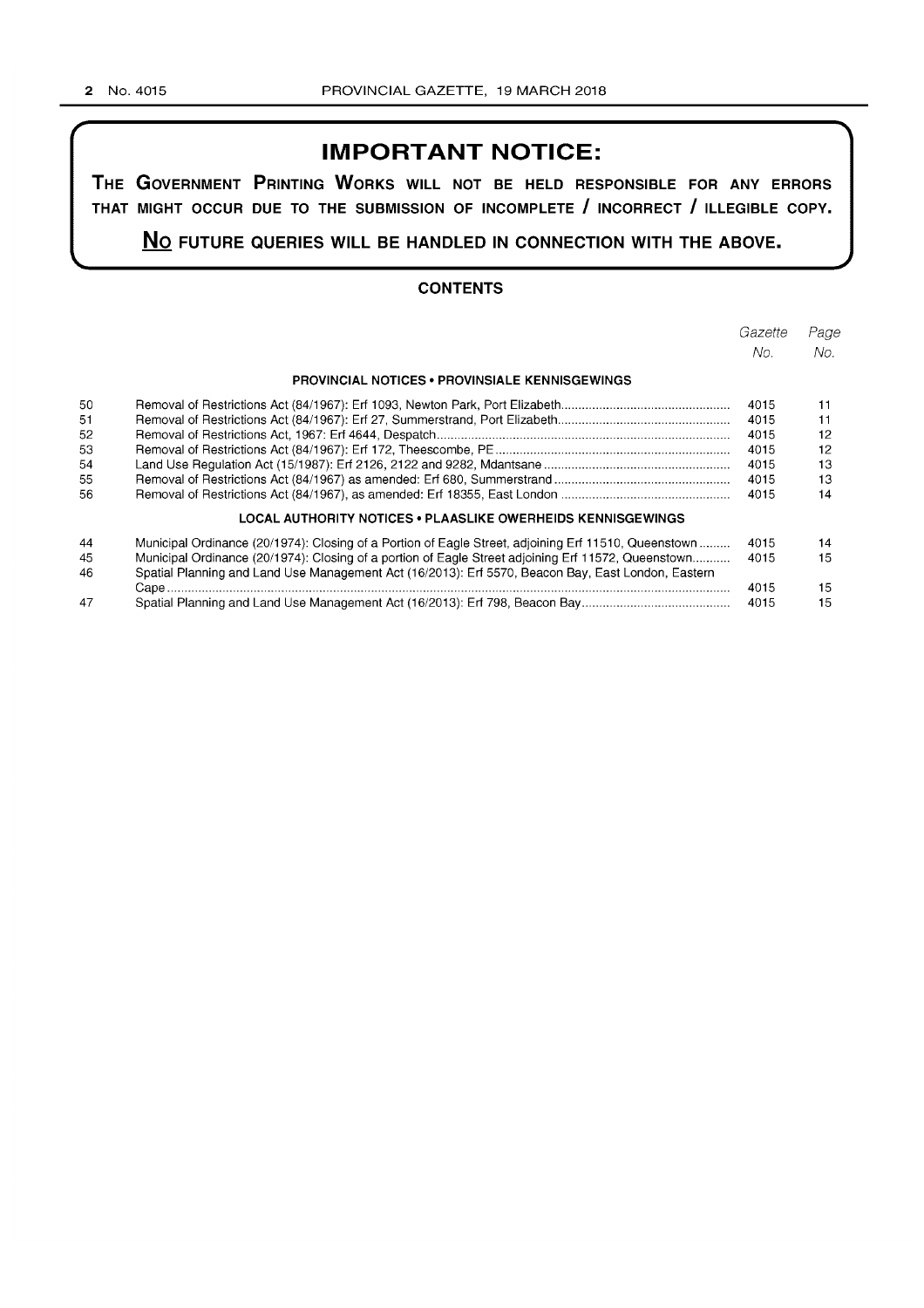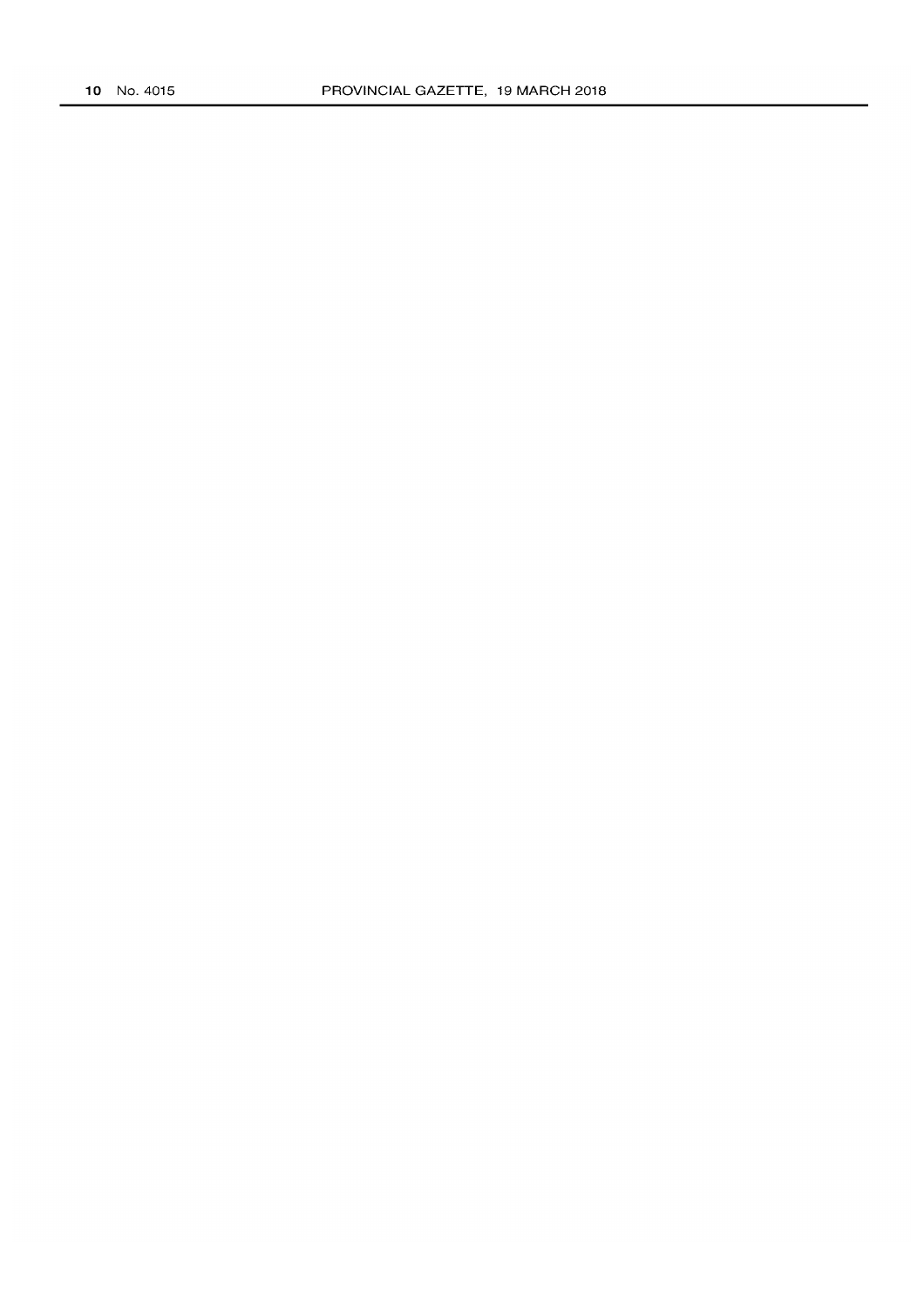# PROVINCIAL NOTICES • PROVINSIALE KENNISGEWINGS

#### PROVINCIAL NOTICE 50 OF 2018

### EASTERN CAPE PROVINCE

## DEPARTMENT OF COOPERATIVE GOVERNANCE AND TRADITIONAL AFFAIRS

# NELSON MANDELA BAY MUNICIPALITY REMOVAL OF RESTRICTIONS ACT, 1967: ERF 1093 NEWTON PARK, PE

Under section 2(1) of the Removal of Restrictions Act, 1967 (Act 84 of 1967) as amended, and on application by the owner of Erf 1093 Newton Park, Port Elizabeth, Conditions  $C(1)$ ,  $C(2)$ ,  $C(3)$  and  $C(4)$  in Deed of Transfer No. T58308/2010 are hereby removed.

#### PROVINCIAL NOTICE 51 OF 2018

#### EASTERN CAPE PROVINCE

# DEPARTMENT OF COOPERATIVE GOVERNANCE AND TRADITIONAL AFFAIRS NELSON MANDELA BAY MUNICIPALITY REMOVAL OF RESTRICTIONS ACT, 1967: ERF 27 SUMMERSTRAND, PE

Under section 2(1) of the Removal of Restrictions Act, 1967 (Act 84 of 1967) as amended, and on application by the owner of Erf 27 Summerstrand, Port Elizabeth, Conditions 8(a), (b), (e) and (g) in Deed of Transfer No. T61689/ 2011 are hereby removed.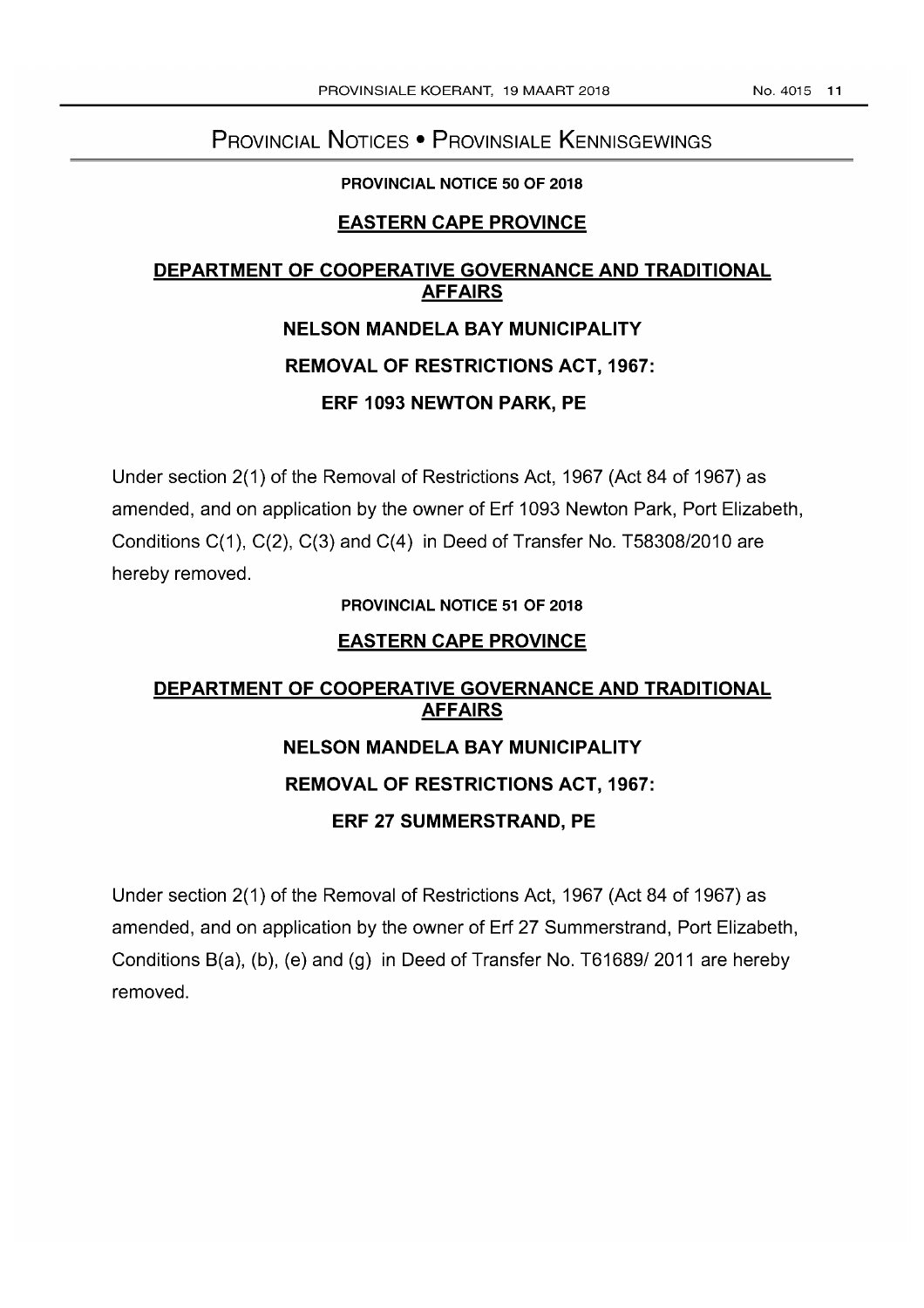#### PROVINCIAL NOTICE 52 OF 2018

#### EASTERN CAPE PROVINCE

# DEPARTMENT OF COOPERATIVE GOVERNANCE AND TRADITIONAL AFFAIRS NELSON MANDELA BAY MUNICIPALITY REMOVAL OF RESTRICTIONS ACT, 1967: ERF 4644 DESPATCH

Under section 2(1) of the Removal of Restrictions Act, 1967 (Act 84 of 1967) as amended, and on application by the owner of Erf 4644 Despatch, Conditions C3 (a), C3 (b), C3 (c) and C3 (e) in Deed of Transfer No. T46988/2002 are hereby removed. PROVINCIAL NOTICE 53 OF 2018

#### EASTERN CAPE PROVINCE

# DEPARTMENT OF COOPERATIVE GOVERNANCE AND TRADITIONAL AFFAIRS

# NELSON MANDELA BAY MUN

### REMOVAL OF RESTRICTIONS ACT, 1967:

#### ERF 172 THEESCOMBE, PE

Under section 2(1) of the Removal of Restrictions Act, 1967 (Act 84 of 1967) as amended, and on application by the owner of Erf 172 Theescombe, Port Elizabeth, Conditions B.3(b) and (d) in Deed of Transfer No. T22350/2005 are hereby removed.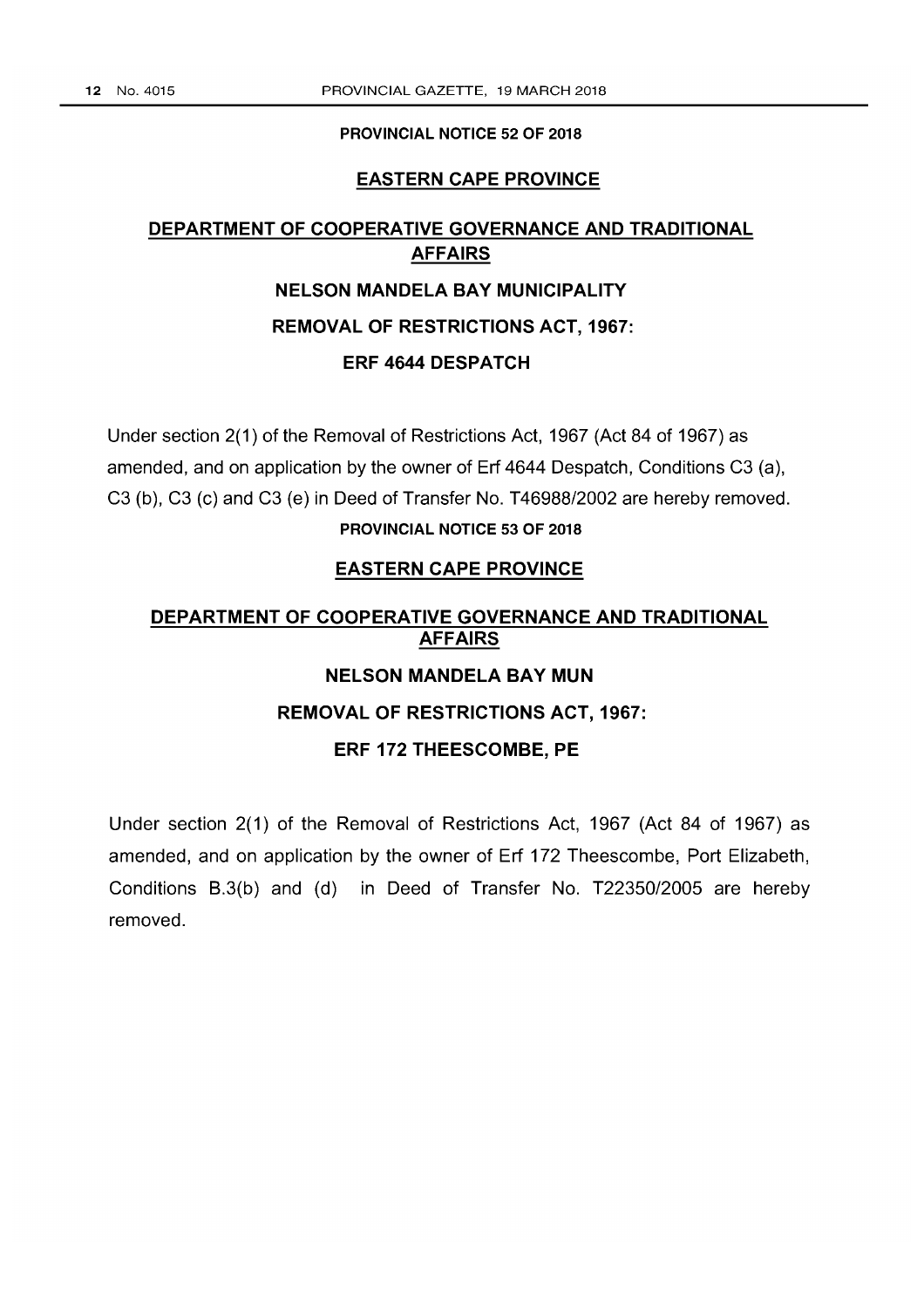#### PROVINCIAL NOTICE 54 OF 2018

#### DEPARTMENT OF COOPERATIVE GOVERNANCE AND TRADITIONAL AFFAIRS

#### BUFFALO CITY METROPOLITAN MUNICIPALITY

#### REMOVAL OF RESTRICTIONS IN TERMS OF LAND USE REGULATION ACT 15 OF 1987

#### NOTICES OF REMOVAL OF RESTRICTIONS

#### ERF 2126 MDANTSANE

Under Section 23(3) of the Land Use Regulation Act, Act 15 of 1987 as amended on application by the owner of Erf 2126 Mdantsane conditions  $2(b)$ , (c) and (d) as contained in the Deed of Grant No. TX203/1980-CS are hereby removed.

#### Erf 2122 MDANTSANE

Under Section 23(3) of the Land Use Regulation Act, Act 15 of 1987 as amended on application by the owner of Erf 2122 Mdantsane conditions  $2(b)$ , (c) and (d) as contained in the Deed of Grant No. TX2/1984-CS are hereby removed.

#### ERF 9282 MDANTSANE

Under Section 23(3) of the Land Use Regulation Act, Act 15 of 1987 as amended on application by the owner of Erf 9282 Mdantsane conditions  $2(b)$ , (c) and (d) as contained in the Deed of Transfer No. T5551/2014 are hereby removed.

#### PROVINCIAL NOTICE 55 OF 2018

#### DEPARTMENT OF COOPERATIVE GOVERNANCE AND TRADITIONAL AFFAIRS

#### NELSON MANDELA BAY MUNICIPALITY

#### REMOVAL OF RESTRICTIONS ACT, 1967:

#### ERF 680 SUMMERSTRAND, PORT ELIZABETH

Under section 2(1) of the Removal of restrictions Act, 1967 (Act 84 of 1967 as amended, and on application by the owner of Erf 680 Summerstrand: Port Elizabeth, Conditions C 5 (b), (c) and (d) in Deed of Transfer No. T70837/2014 are hereby removed.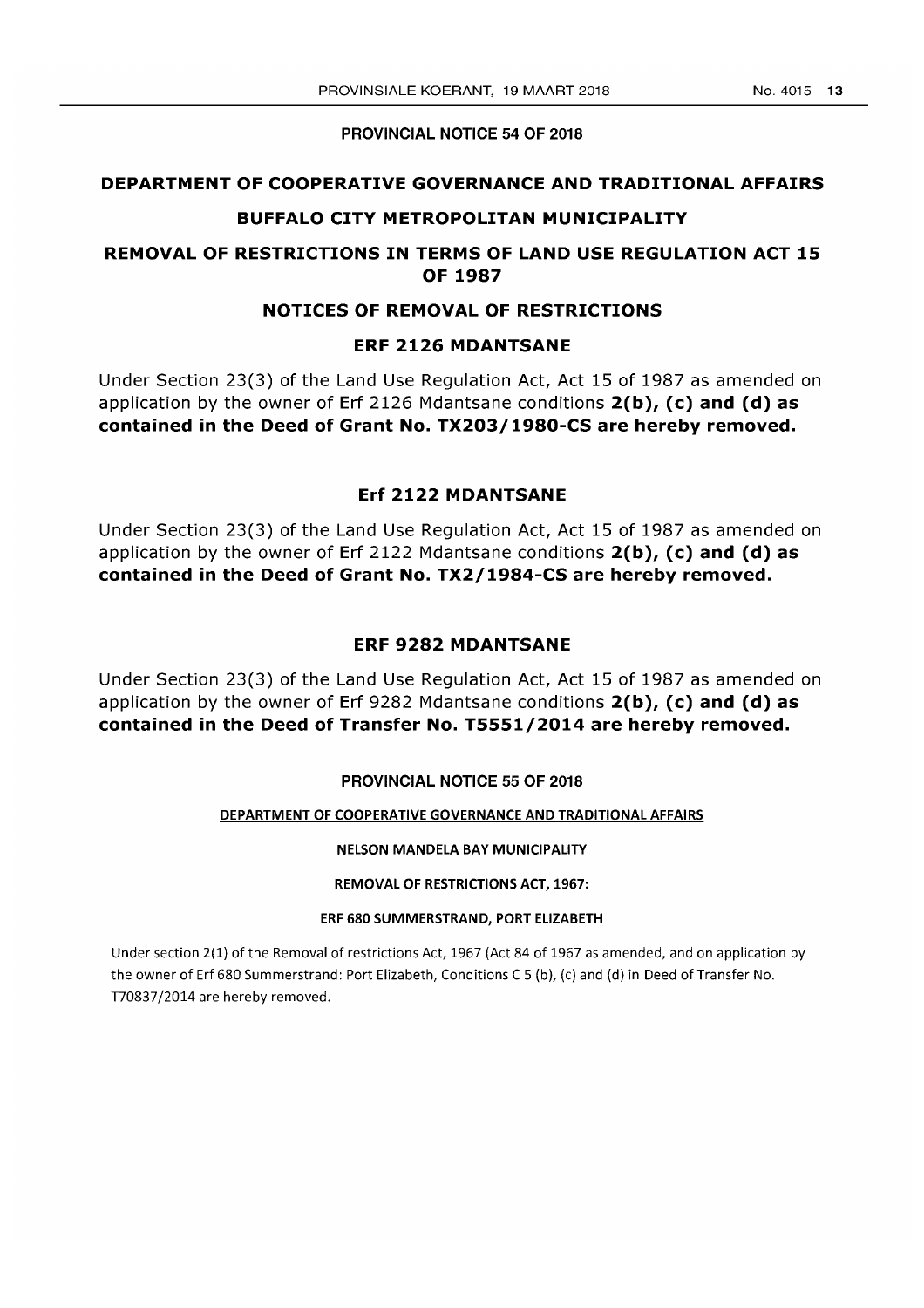#### PROVINCIAL NOTICE 56 OF 2018

#### PROVINCE OF THE EASTERN CAPE

# DEPARTMENT OF COOPERATIVE GOVERNANCE AND TRADITIONAL AFFAIRS BUFFALO CITY METROPOLITAN MUNICIPALITY REMOVAL OF RESTRICTIONS ACT 84 OF 1967 NOTICE OF REMOVAL OF RESTRICTIONS ERF 18355

Under Section 2(1) of the Removal of Restrictions Act, (Act 84 of 1967) as amended, and on application by the owner of Erf 18355 East London conditions  $3(a)$ , (b), (c) and 3(d) as contained from the Deed of Transfer No. T2422/1973 are hereby removed.

#### ERF 390 KEI MOUTH

Under Section 2(1) of the Removal of Restrictions Act, (Act 84 of 1967) as amended, and on application by the owner of Erf 390 Kei Mouth conditions  $B.4(b)$ , (c) and (d) & C.(b) & (c) as contained from the Deed of Transfer No. T659/2012 are hereby removed.

LOCAL AUTHORITY NOTICES • PLAASLIKE OWERHEIDS KENNISGEWINGS

### LOCAL AUTHORITY NOTICE 44 OF 2018

## CLOSING OF A PORTION OF EAGLE STREET ADJOINING ERF 11510 QUEENSTOWN

(Surveyor General Ref. No 5/8898/66/1 vi p555)

Notice is hereby given in terms of Section 137(1) of the Municipal Ordinance No 20 of 1974 that a Portion of Eagle Street Adjoining Erf 11510 Queenstown to be permanently closed.

### MUNICIPAL MANAGER Mr. C MAGWANGQANA